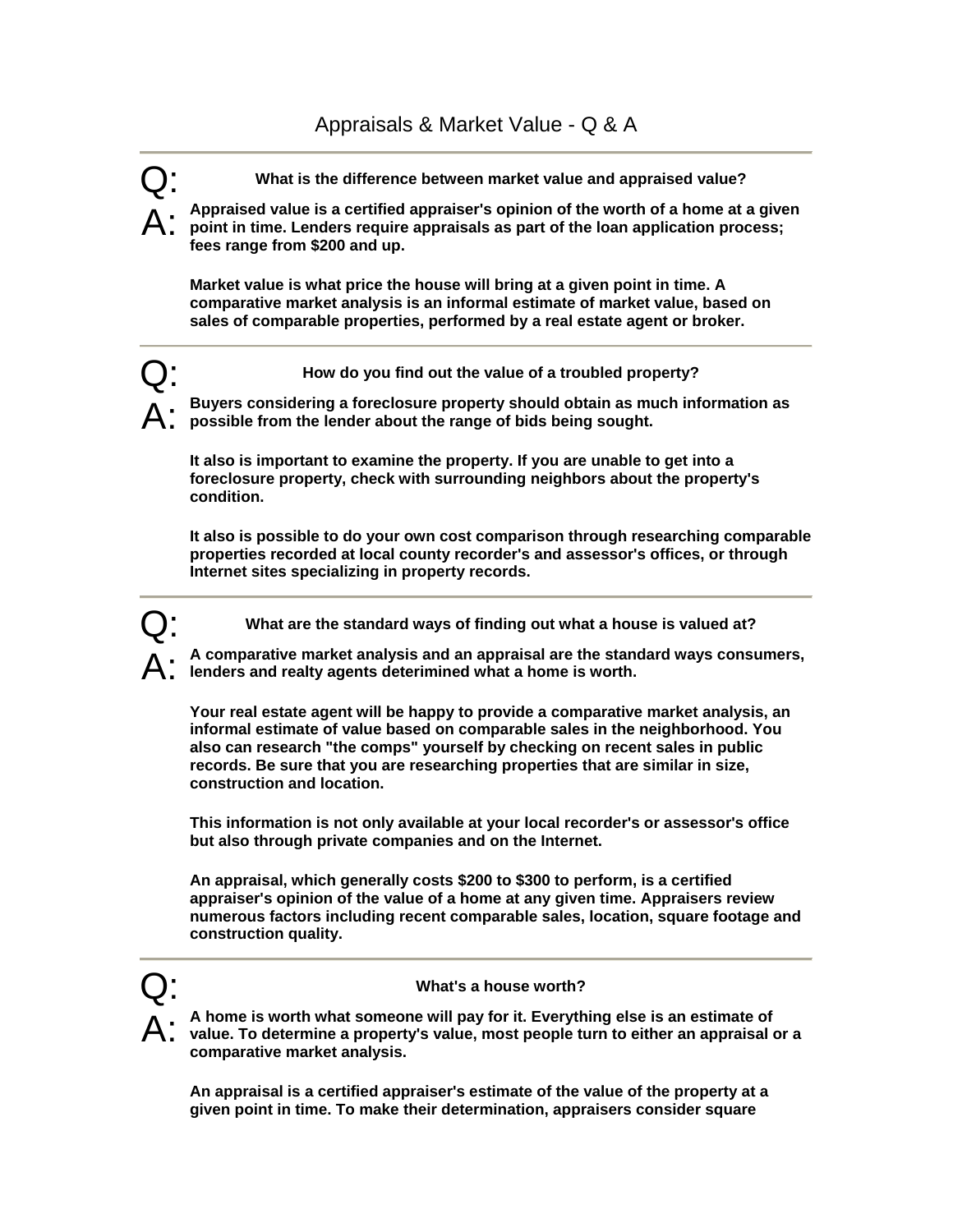**footage, construction quality, design, floor plan, neighborhood, availability of transportation, shopping and schools amenities, energy efficiency. Appraisers also take lot size, topography, view and landscaping into account.** 

**A comparative market analysis is an informal estimate of market value, based on comparable sales in the neighborhood, performed by a real estate agent or broker. You can do your own cost comparison by looking up recent sales of comparable properties in public records. These records are available at local recorder's or assessor's offices, through private companies or on the Internet.** 

Q: **What standards do appraisers use to estimate value?** 

A: **Appraisers use several factors when estimating value including historical records, property performance, condition of the home and indices that forecast future value. For detailed information on appraisal standards, contact the Appraisal Institute at 875 N. Michigan Ave., Suite 2400, Chicago, IL 60611-1980; (312) 335-4458.** 

Q: **What is the return on new versus previously owned homes?** 

A: **Buying into a new-home community may seem riskier than purchasing a house in an established neighborhood, but any increase in home value depends upon the same factors: quality of the neighborhood, growth in the local housing market and the state of the overall economy.** 

**One survey by the NATIONAL ASSOCIATION OF REALTORS® shows that resale homes do have an edge over new homes. The trade group's figures show the median price of resale homes increased 3 percent between 1994 and 1995, compared to 0.8 percent for new homes in the same period.** 

Q: **What is the difference between list price, sales price and appraised value?**

The list price is a seller's advertised price, a figure that usually is only a rough **estimate of what the seller wants to get. Sellers can price high, low or close to what they hope to get. To judge whether the list price is a fair one, be sure to consult comparable sales prices in the area.** 

**The sales price is the amount of money you as a buyer would pay for a property.** 

**The appraisal value is a certified appraiser's estimate of the worth of a property, and is based on comparable sales, the condition of the property and numerous other factors.** 

Can I find out the value of my home through the Internet?

A: **You can get some idea of your home's value by searching the Internet. A number of Web sites and services crunch the numbers from historic public records of home sales to produce the statistics. Some services offer an actual estimate of value based on acceptable software appraisal standards. They also depend on historic home sales records to calculate the estimate.** 

**Neither of these services produce official appraisals. They also don't factor in market nuances or other issues a certified appraiser or real estate professional**